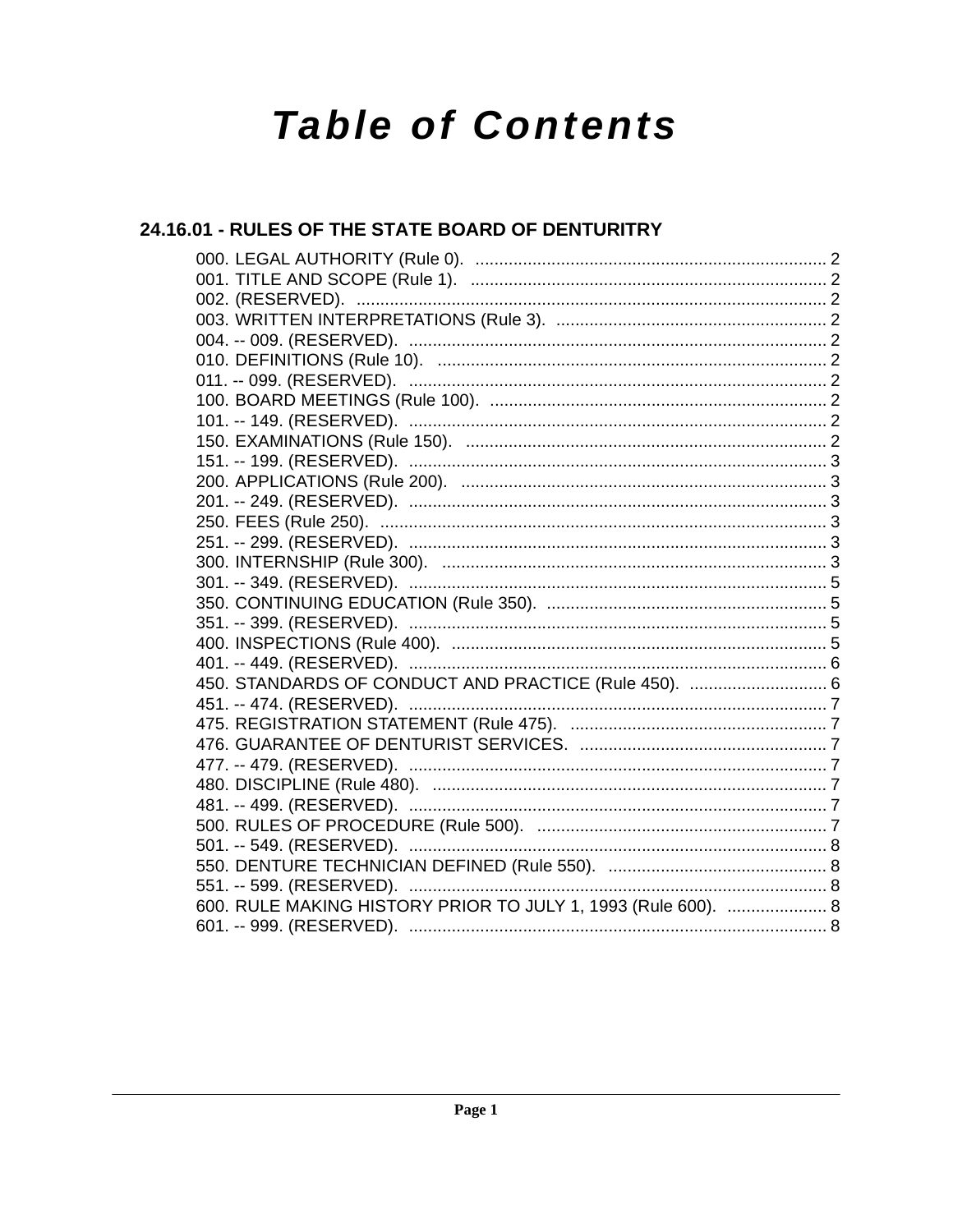#### **IDAPA 24 TITLE 16 Chapter 01**

# **24.16.01 - RULES OF THE STATE BOARD OF DENTURITRY**

#### <span id="page-1-1"></span><span id="page-1-0"></span>**000. LEGAL AUTHORITY (Rule 0).**

In accordance with Section 54-3309, Idaho Code, the State Board of Denturitry shall promulgate rules which implement the provisions of Chapter 33, Title 54, Idaho Code. (7-1-93)

# <span id="page-1-2"></span>**001. TITLE AND SCOPE (Rule 1).**

These rules shall be cited as IDAPA 24.16.01, "Rules of the State Board of Denturitry". (7-1-93)

### <span id="page-1-3"></span>**002. (RESERVED).**

#### <span id="page-1-4"></span>**003. WRITTEN INTERPRETATIONS (Rule 3).**

The board may have written statements which pertain to the interpretation of the rules of this chapter. Such interpretations, if any, are available for public inspection and copying at cost in the main office of the Bureau of Occupational Licenses. (7-1-93)

#### <span id="page-1-5"></span>**004. -- 009. (RESERVED).**

#### <span id="page-1-6"></span>**010. DEFINITIONS (Rule 10).**

01. Board. The State Board of Denturitry, as prescribed in Section 54-3303(a), Idaho Code. (7-1-93)

02. Denturist Services. For purposes of the unconditional ninety (90) day guarantee prescribed in Section 54-3320(c), Idaho Code, denturist services include any and all prosthetic dental appliances and materials and/ or services related to the furnishing or supplying of such a denture, including prepatory work, construction, fitting, furnishing, supplying, altering, repairing or reproducing any prosthetic dental appliance or device. (7-1-97)

# <span id="page-1-7"></span>**011. -- 099. (RESERVED).**

# <span id="page-1-8"></span>**100. BOARD MEETINGS (Rule 100).**

01. Dates. The board shall meet regularly on the first Friday of April and November of each year.

(7-1-93)

02. Place. Meetings shall be held at the Bureau of Occupational Licenses. (7-1-93)

03. Dates And Places. Dates and places may be changed through notification by the board at least ten (10) days prior to the regular meeting date or the date established for a meeting whichever is earlier. (7-1-93)

# <span id="page-1-9"></span>**101. -- 149. (RESERVED).**

#### <span id="page-1-10"></span>**150. EXAMINATIONS (Rule 150).**

01. Date Of Licensure Exam. Date of Licensure examination. The licensure examination will be held on the first Monday in June. (7-1-93) annually on the first Monday in June.

02. Competency Exam. Competency examinations may be taken at any time arrangements with an Idaho Education Institution to administer the examination can be made after approval of the application.<br>Arrangements to take the competency examination is the responsibility of the applicant. (7-1-93) Arrangements to take the competency examination is the responsibility of the applicant.

03. Place. All examinations will be administered at an Idaho Educational Institution designated by the board. (7-1-93)

04. Content. Examinations shall be written, oral, and practical demonstration of skills. (7-1-93)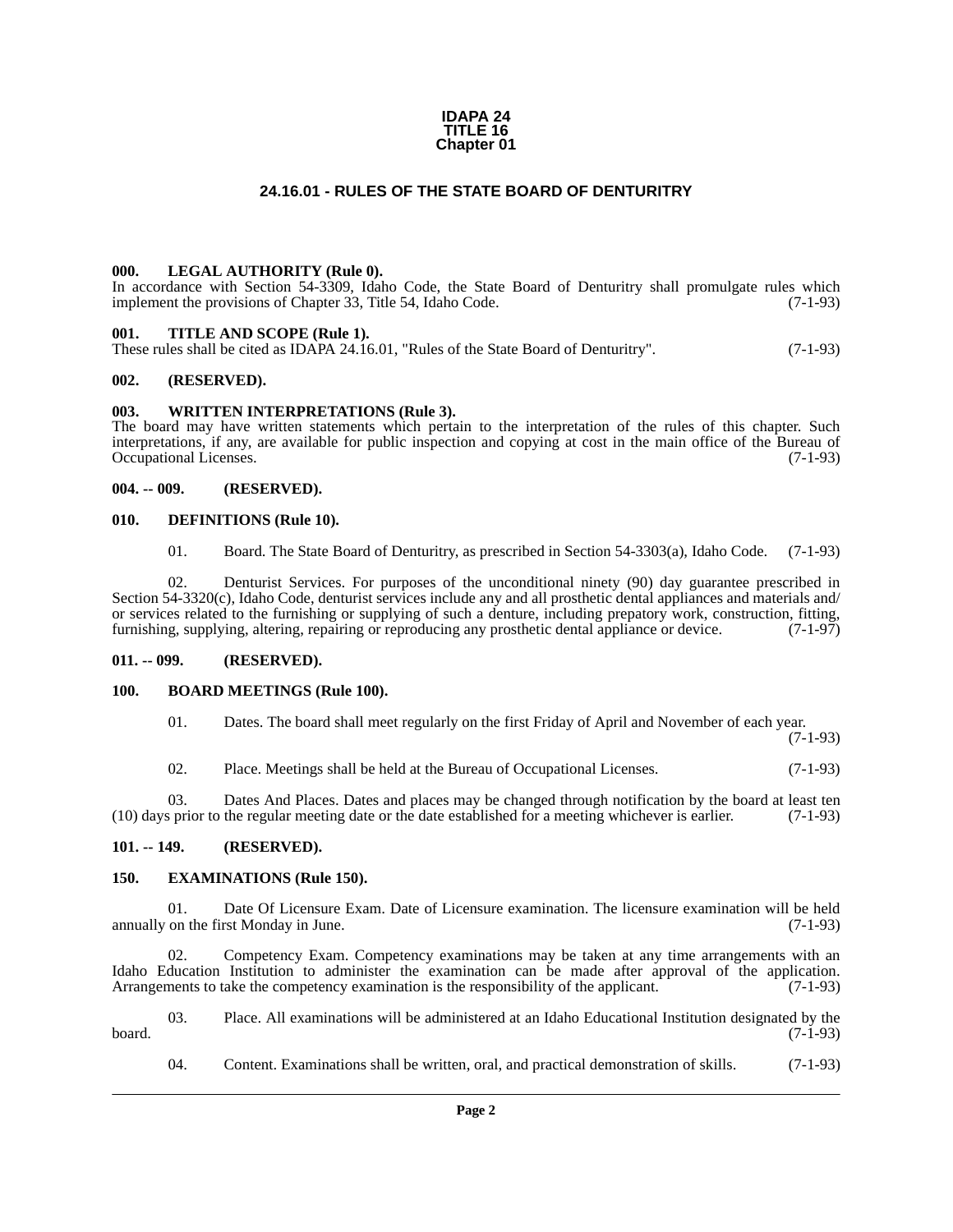05. Grading. An applicant to pass the examination must obtain an average percentage score of seventyfive percent (75%) or better. The written and practical examinations shall carry equal weight. The oral examination results may not adjust an average score downward but may add two (2) percentage points to the average score when the board rules the examination passed. (7-1-93)

# <span id="page-2-0"></span>**151. -- 199. (RESERVED).**

# <span id="page-2-1"></span>**200. APPLICATIONS (Rule 200).**

**Bureau of Occupational Licenses** 

01. Application Filing Date. Licensure applications must be received in the Bureau of Occupational Licenses on or before March 1 preceding the June examination. Applications received after that date will be held over<br>for scheduling the following year. (7-1-93) for scheduling the following year.

02. Application Form For Licensure. Applications for licensure shall be made on forms approved by the board and furnished by the Bureau of Occupational Licenses and shall include all other documents necessary to establish the applicant meets the requirements for licensure except examination and is eligible to take the licensure examination. (7-1-93)  $\alpha$  examination.  $(7-1-93)$ 

03. Application Form For Competency Exam. Applications for the competency examination shall be made on forms approved by the board and furnished by the Bureau of Occupational Licenses and shall include all other documentation necessary to establish the applicants' internship equivalency except for examination. (7-1-93)

04. Application Must Be Complete. All applications must be complete in every respect and accompanied by the appropriate fees before being considered received by the Bureau of Occupational Licenses.

(7-1-93)

#### <span id="page-2-2"></span>**201. -- 249. (RESERVED).**

#### <span id="page-2-3"></span>**250. FEES (Rule 250).**

The following fees are established by the board: (7-1-93)

01. License Application And Exam Fee. License application and examination fee - three hundred dollars (\$300). (7-1-93)

02. Competency Application And Exam Fee. Competency application and examination fee - three hundred dollars  $(\text{\$300}).$  (7-1-93)

03. Intern Application And Permit Fee. Intern application and permit fee - three hundred dollars (\$300). (7-1-93)

04. Initial License Fee. Initial license fee - three hundred dollars (\$300). (7-1-93)

05. Annual Renewal Fee. Annual renewal fee - three hundred dollars (\$300). The annual renewal fee must be accompanied with certification of the applicant having met the required continued education set forth in Section 54-3313, Idaho Code, and Section 350. Section 54-3313, Idaho Code, and Section 350.

# <span id="page-2-4"></span>**251. -- 299. (RESERVED).**

# <span id="page-2-5"></span>**300. INTERNSHIP (Rule 300).**

Requirements and conditions for internship: To be eligible for internship the applicant must have completed the educational requirements set forth in Section 54-3310(b), Idaho Code, or have denturitry experience of three (3) years within the five (5) years immediately preceding application. Where an internship is established based on experience the internship is valid only while the intern is actively pursuing completion of Idaho licensure requirements. Application shall be made on forms provided by the Bureau of Occupational Licenses documenting the location of practice; name and address of the supervising denturist or dentist; sworn or affirmed statement by the supervising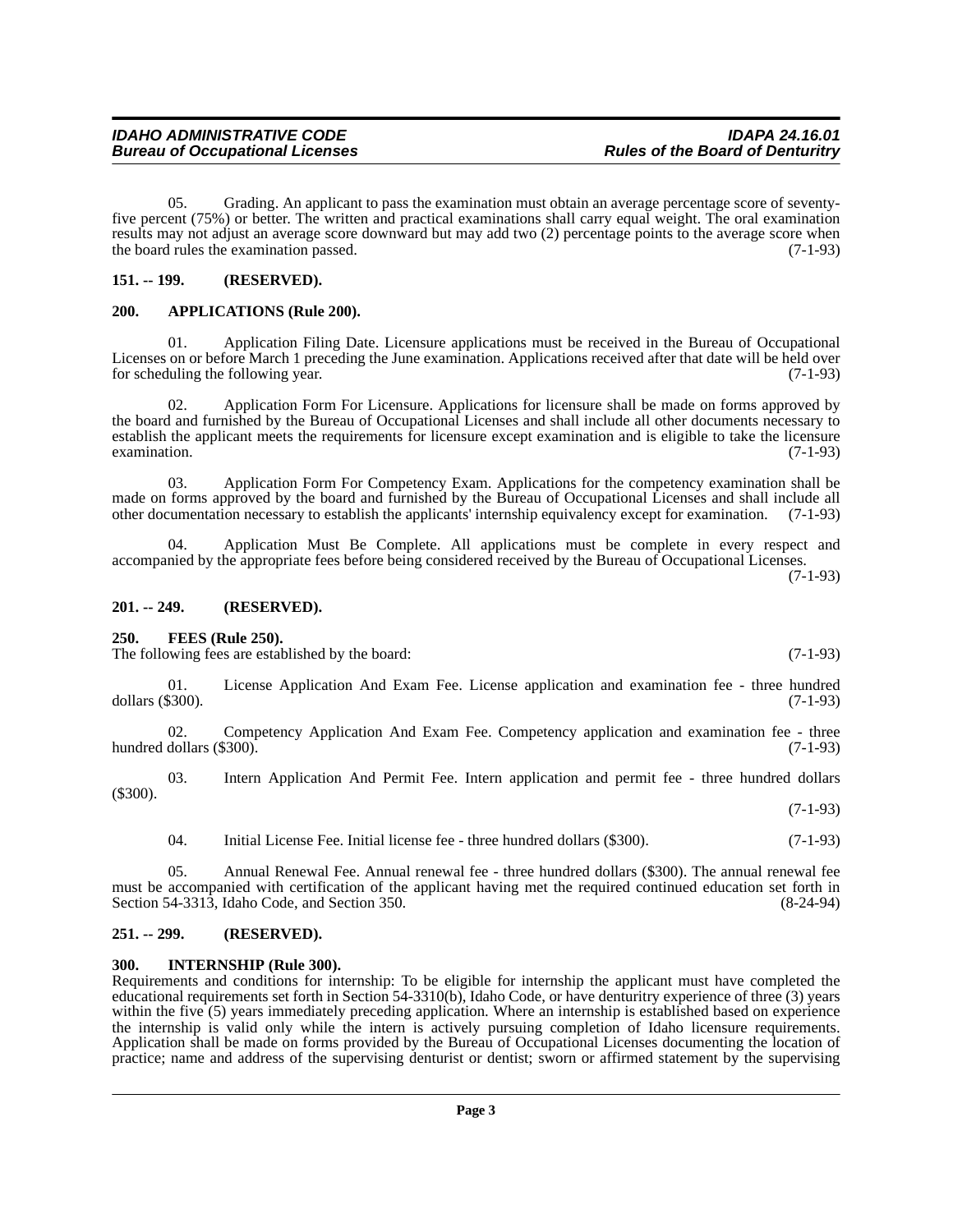# *IDAHO ADMINISTRATIVE CODE IDAPA 24.16.01* **Bureau of Occupational Licenses**

denturist or dentist; sworn or affirmed statement by the supervisor accepting supervision of the intern; sworn statement by applicant that he is knowledgeable of law and rules and will abide by all requirements of such law and rules and such other information necessary to establish applicant's qualifications for licensure as a denturist and establish compliance with pre-intern requirements. (7-1-93)

01. Equivalency. A person shall be considered to have the equivalent of two (2) years internship under a licensed denturist who successfully completes the competency examination approved by the board, administered by an Idaho Educational Institution and who has met and verifies one (1) of the following within the five (5) years immediately preceding application:  $(7-1-93)$ immediately preceding application:

|  | Two (2) years internship under a licensed dentist; or; | $(7-1-93)$ |
|--|--------------------------------------------------------|------------|
|--|--------------------------------------------------------|------------|

b. Two  $(2)$  years in the military as a technician in the dental field; or;  $(7-1-93)$ 

c. Three (3) years experience as a denturist under licensure in another state or Canada; or; (7-1-93)

d. Five (5) years experience in denturitry attested to by affidavits sworn to by three (3) responsible adult citizens excluding close relatives and clergy.

02. Internship Not To Exceed One Year. Internship not to exceed one (1) year acquired through a formal training program in an acceptable school will be accepted toward the two (2) year required internship for licensure. (7-1-93)  $l$ icensure.  $(7-1-93)$ 

03. Training Requirements. Each year of required internship shall consist of two thousand (2,000) clock hours of training and performance of the following minimum procedures for licensure. (7-1-93)

a. Procedures shall include all steps required in constructing a finished denture but not limited to the

| following: |                |                                                                                                    | $(7-1-93)$ |
|------------|----------------|----------------------------------------------------------------------------------------------------|------------|
|            | $\mathbf{i}$ . | Patient charting - thirty-six (36) minimum.                                                        | $(7-1-93)$ |
|            | ii.            | Operatory sanitation - thirty-six (36) minimum.                                                    | $(7-1-93)$ |
|            | iii.           | Oral examination - thirty-six (36) minimum.                                                        | $(7-1-93)$ |
|            | iv.            | Impressions, preliminary and final (pour models, custom trays) - thirty-six (36) minimum. (7-1-93) |            |
|            | V.             | Bite registrations - twelve (12) minimum.                                                          | $(7-1-93)$ |
|            | vi.            | Articulations - twelve (12) minimum.                                                               | $(7-1-93)$ |
|            | vii.           | Set ups - twelve (12) minimum.                                                                     | $(7-1-93)$ |
|            | viii.          | Try ins - twelve $(12)$ minimum.                                                                   | $(7-1-93)$ |
|            | ix.            | Processing (wax up, flask-boil out, packing, grind-polish) - thirty-six (36) minimum.              | $(7-1-93)$ |
|            | X.             | Delivery-post adjustment - thirty-six (36) minimum.                                                | $(7-1-93)$ |
|            | b.             | Processed relines (one (1) plate = one (1) unit) - twenty-four (24) units.                         | $(7-1-93)$ |
|            | $\mathbf{c}$ . | Tooth repairs - forty-eight (48) minimum.                                                          | $(7-1-93)$ |
|            | d.             | Broken or fractured plates or partials - forty-eight (48) minimum.                                 | $(7-1-93)$ |
|            | 04             | Reporting Requirements Interns must file reports attested to by the supervisor with the board on   |            |

04. Reporting Requirements. Interns must file reports, attested to by the supervisor, with the board on forms provided by the Bureau of Occupational Licenses on a monthly basis and recapped at termination or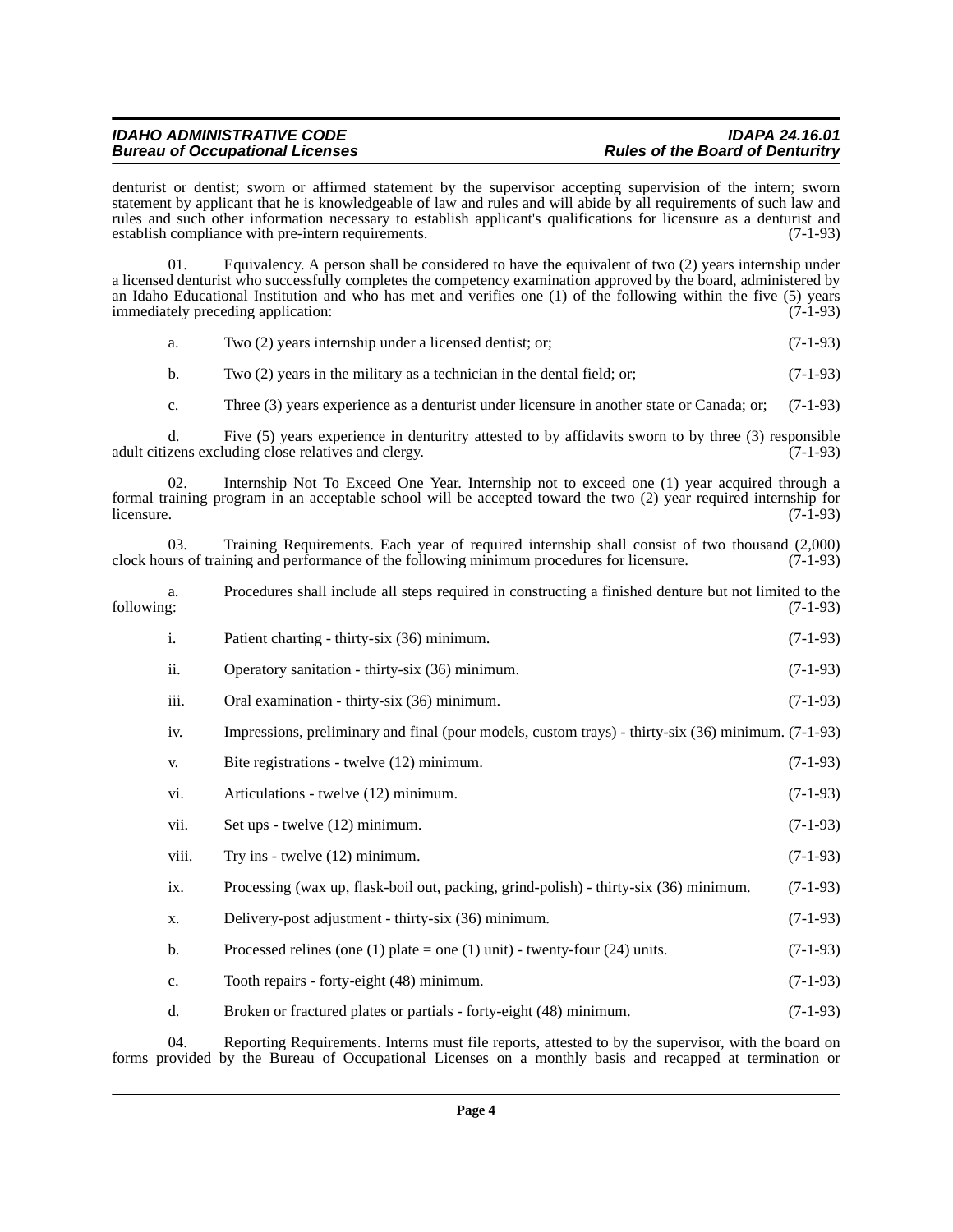completion of the training. (7-1-93)

05. Denture Clinic Requirements. Denture clinic requirements for approved internship training: (7-1-93)

a. There shall be not more than one (1) internee per licensed denturist or dentist who is practicing at  $\frac{1}{2}$  on a full time basis. (7-1-93) the clinic on a full time basis.

b. There shall be a separate work station in the laboratory area for each intern with standard equipment, i.e. lathe, torch and storage space. The intern shall provide necessary hand tools to perform the duties of the denture profession. Use of the operatory facilities and other equipment will be shared with the intern. (7-1-93)

# <span id="page-4-0"></span>**301. -- 349. (RESERVED).**

# <span id="page-4-1"></span>**350. CONTINUING EDUCATION (Rule 350).**

The board may accredit education programs for purposes of continuing education where the subject matter of the program is determined to be pertinent to the practice of denturity. (7-1-93) program is determined to be pertinent to the practice of denturitry.

01. Subjects. Subjects deemed pertinent to the practice of denturitry are those set forth in Section 54-<br>Idaho Code and may also include ethics courses. (7-1-93)  $3311(b)$ , Idaho Code and may also include ethics courses.

02. Request For Approval. Requests for approval of continuing education programs must be made to the board, in writing, and provide an outline of the program which the board is being asked to approve. The request must also address the matters set forth in Subsection 350.05 below. Requests may accompany the annual renewal form or may be made to the board in advance of the program for which approval is sought as indicated in Subsection 350.03, below. (7-1-93) 350.03, below.

03. Requests For Pre-Approval. Requests for pre-approval of continuing education programs must be made to the board, in writing, and provide an outline of the program which the board is being asked to approve.<br>Requests for pre-approval must also address the matters set forth in Subsection 350.05 below. (7-1-93) Requests for pre-approval must also address the matters set forth in Subsection 350.05 below.

a. Requests for pre-approval must be received by the Bureau of Occupational Licenses no less than 1) working days prior to the date of the program. (7-1-93) eleven  $(11)$  working days prior to the date of the program.

b. Requests for pre-approval which are not denied within ten  $(10)$  working days from receipt by the will be deemed approved.  $(7-1-93)$ Bureau will be deemed approved.

c. Only those continuing education programs sponsored by recognized educational institutions (such as accredited colleges or universities), state or national denturist boards or associations, will be eligible for pre-<br>approval consideration by the board. All other programs will be considered at the time of renewal. (7-1 approval consideration by the board. All other programs will be considered at the time of renewal.

04. Credit For Continuing Education Attendance. Continuing education credit will be given only for actual time in attendance by the licensee. No credit will be given for non-instructive time. (7-1-93)

05. Requests For Approval Of Programs. All requests for approval or pre-approval of educational programs must be accompanied by a statement that includes the name of the instructor or instructors, the date and time and location of the course, the specific agenda for the course, and a statement by the licensee of how the course is believed to be pertinent to the practice of denturitry as specified in Section 54-3311(b), Idaho Code. (7-1-93)

# <span id="page-4-2"></span>**351. -- 399. (RESERVED).**

# <span id="page-4-3"></span>**400. INSPECTIONS (Rule 400).**

01. Who May Examine Or Inspect. The board or its agents may examine and inspect the place of business of any denturist at anytime during business hours or upon at least seventy-two (72) hours notice made by U.S. mail to the address of record of the denturist when the board or its agents are unable to establish the regular business hours. (7-1-93) business hours.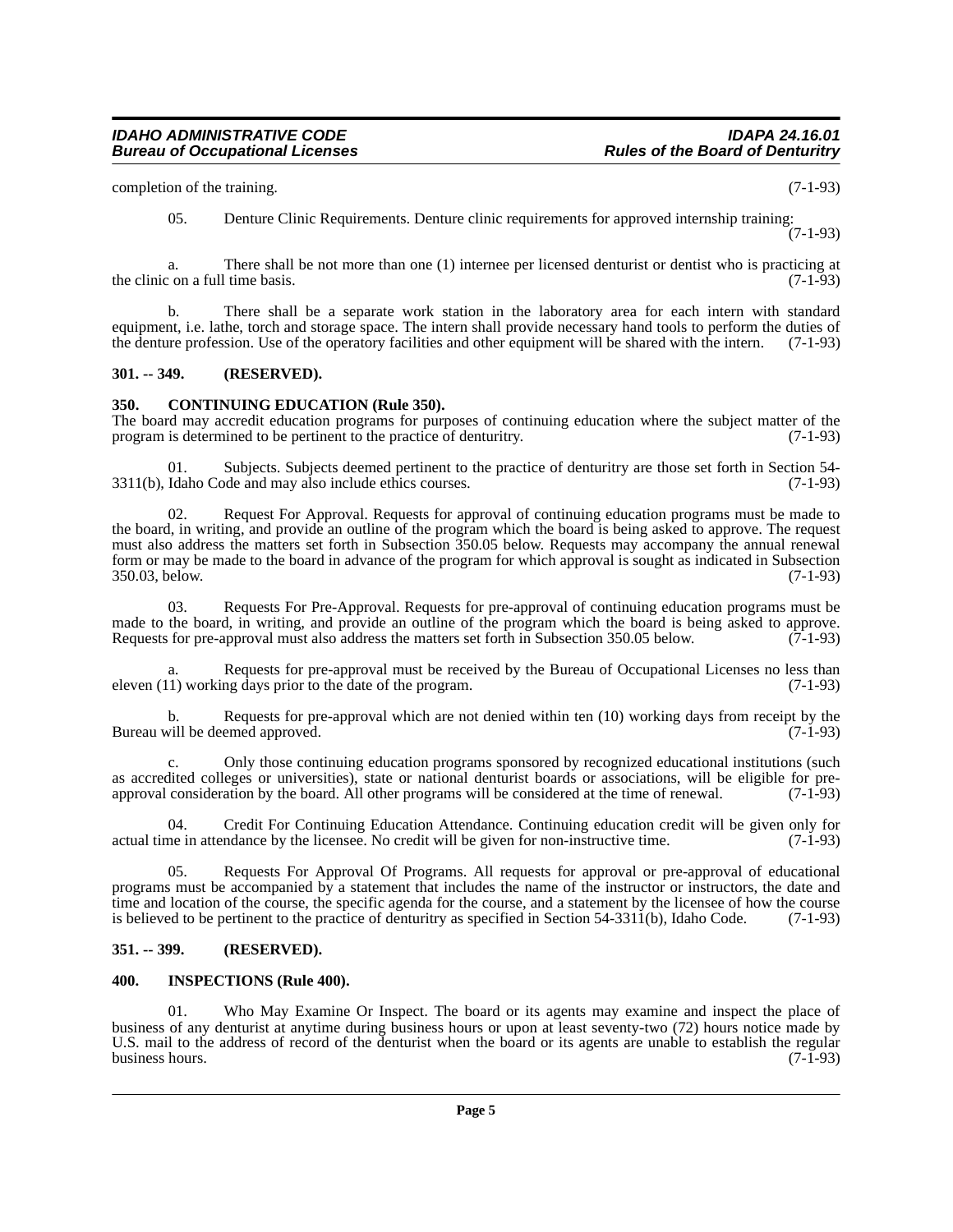02. Reason For Inspection. Inspections are made to insure compliance with the Standards of Conduct and practice set forth in Section 450. Deficiencies are a violation of Section 450 and actionable against the denturist under Section 54-3314(c), Idaho Code. (7-1-93) under Section  $54-3314(c)$ , Idaho Code.

# <span id="page-5-0"></span>**401. -- 449. (RESERVED).**

# <span id="page-5-1"></span>**450. STANDARDS OF CONDUCT AND PRACTICE (Rule 450).**

|                | 01.                            | Sanitation.                                                                                                                                                                                          | $(7-1-93)$  |
|----------------|--------------------------------|------------------------------------------------------------------------------------------------------------------------------------------------------------------------------------------------------|-------------|
|                | a.                             | There shall be three (3) separate rooms; a reception room, and operatory room and a laboratory.                                                                                                      | $(7-1-93)$  |
|                | b.                             | The operatory room shall have hot and cold running water, basin with approved disposal system;<br>disinfectant soap; single-use towels, a cuspidor with running water and a closed waste receptacle. | $(8-24-94)$ |
| system.        | c.                             | The laboratory room shall have hot and cold running water, and basin with approved disposal                                                                                                          | $(8-24-94)$ |
| of the public. | d.                             | There shall be a method of sterilization and disinfection evident and in use to insure the protection                                                                                                | $(8-24-94)$ |
|                | e.                             | All floors, walls, ceiling and benches shall be kept in a sanitary condition at all times.                                                                                                           | $(8-24-94)$ |
|                | f.                             | Every patient shall have a separate and clean bib and a disposable cup.                                                                                                                              | $(7-1-93)$  |
|                | g.                             | Every denturist shall wear a clean and professional garment.                                                                                                                                         | $(7-1-93)$  |
|                | h.                             | The hands of every denturist shall be washed in the presence of every patient with germicidal or<br>antiseptic soap and water. Every denturist shall wear disposable gloves.                         | $(8-24-94)$ |
|                | i.                             | Each licensed denturist must carry a current C.P.R. card.                                                                                                                                            | $(8-24-94)$ |
|                |                                | Adequate and conveniently located toilet facilities with hot and cold running water, basin with<br>approved disposal system, soap and single use towels will be provided within the building.        | $(8-24-94)$ |
|                | k.<br>the board or its agents. | All denturist offices shall be open to inspection anytime during the business hours to inspection by                                                                                                 | $(7-1-93)$  |
|                | 1.                             | All telephones must have emergency phone numbers placed on the telephone.                                                                                                                            | $(7-1-93)$  |
|                | 02.                            | Office Standards.                                                                                                                                                                                    | $(7-1-93)$  |
| work.          | a.                             | Denturists shall take care to use proper sterilization and sanitation techniques in all phases of their                                                                                              | $(7-1-93)$  |
|                | b.                             | A complete record of each patient shall be kept.                                                                                                                                                     | $(7-1-93)$  |
|                | c.                             | All teeth and materials used shall meet ADA standards.                                                                                                                                               | $(7-1-93)$  |
|                | 03.                            | General.                                                                                                                                                                                             | $(7-1-93)$  |
|                | a.                             | Conditions deemed by investigators to be a menace to the public health will be brought to the<br>attention of the board for consideration and immediate action.                                      | $(7-1-93)$  |

b. These Standards of Conduct and Practice shall be conspicuously posted in every licensed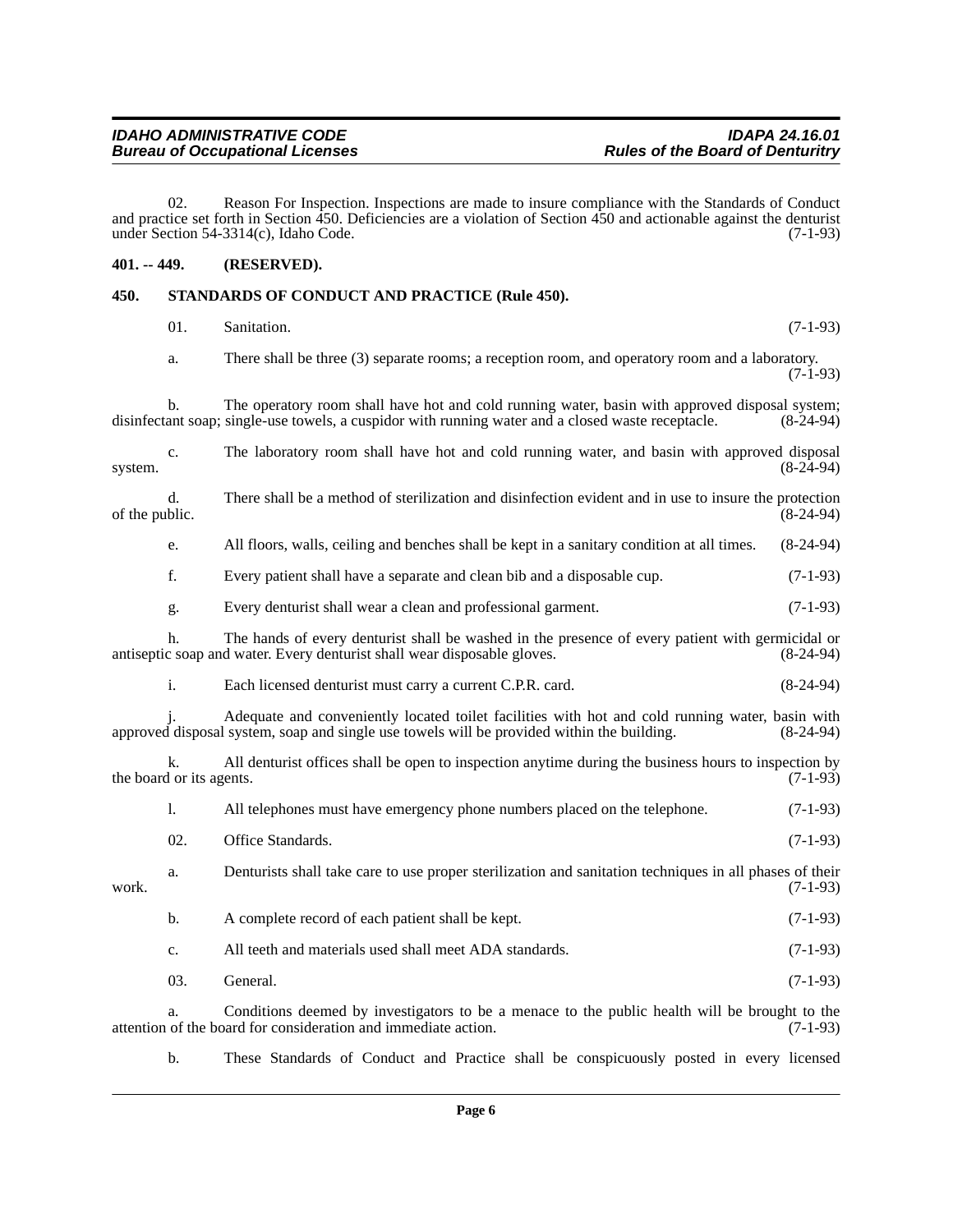denturist's place of business. (7-1-93)

# <span id="page-6-0"></span>**451. -- 474. (RESERVED).**

# <span id="page-6-1"></span>**475. REGISTRATION STATEMENT (Rule 475).**

To enable the board to examine or inspect the place of business of any licensed denturist as referred to in Section 54-<br>3314(5)(b). Idaho Code, the filing of an annual statement shall be required of all licensed denturists  $3314(5)$ (b), Idaho Code, the filing of an annual statement shall be required of all licensed denturists.

01. Statement. Shall list the name and principal place of business of the denturist who is responsible for the practice of denturitry at that location.  $(7-1-97)$ 

02. Other Business Locations. Any other business locations maintained by the principal denturist and rists employed at the business.  $(7-1-97)$ all denturists employed at the business.

03. Date Of Filing. Shall be filed with the board no later than August 15th of each year or within ten s of any change in either location, identity of principal denturist or denturist employees. (7-1-97) (10) days of any change in either location, identity of principal denturist or denturist employees. (7-1-97)

04. Failure To Timely File. Failure to timely file or update this statement will constitute grounds for discipline pursuant to Section  $54-3314(a)$ , Idaho Code. (7-1-97)

#### <span id="page-6-2"></span>**476. GUARANTEE OF DENTURIST SERVICES.**

As prescribed in Section 54-3320(c), Idaho Code, unconditional guarantee of denturist services will require that the licensee refund, in full, any monies received in connection with the providing of denturist services, if demanded by the purchaser within ninety (90) days of delivery of the dentures, or the providing of services for which a fee is  $\alpha$  charged.  $(7-1-97)$ 

01. Ninety Day Period. The ninety (90) day period shall be tolled for any period in which the denturist prossession or control of the dentures after original delivery.  $(7-1-97)$ has taken possession or control of the dentures after original delivery.

Written Contract. By written contract signed by the purchaser, the denturist may specify the amount of the purchase price of the dentures, if any, that is nonrefundable should the consumer choose to cancel the purchase within the guarantee period. (7-1-97) within the guarantee period.

03. Nonrefundable Amount. Under no circumstances shall the nonrefundable amount exceed twenty-<br>ent  $(25%)$  of the total purchase price of the dentures.  $(7-1-97)$ five percent  $(25\%)$  of the total purchase price of the dentures.

04. Limitation. There is no limitation on the consumer's right to cancel. (7-1-97)

05. Cancellation Of Agreement. If the licensee elects to cancel the agreement or refuses to provide adjustments or other appropriate services to the consumer, the consumer will be entitled to a complete refund.

(7-1-97)

# <span id="page-6-3"></span>**477. -- 479. (RESERVED).**

### <span id="page-6-4"></span>**480. DISCIPLINE (Rule 480).**

01. Civil Fine. The Board may impose a civil fine not to exceed one thousand dollars  $(\$1,000)$  upon a denturist for each violation of Section 54-3314(a), Idaho Code.  $(3-18-99)$ licensed denturist for each violation of Section  $\overline{54}$ -3314(a), Idaho Code.

Costs And Fees. The Board may order a licensed denturist to pay the costs and fees incurred by the Board in the investigation or prosecution of the licensee for violation of Section 54-3314(a), Idaho Code. (3-18-99)

#### <span id="page-6-5"></span>**481. -- 499. (RESERVED).**

# <span id="page-6-6"></span>**500. RULES OF PROCEDURE (Rule 500).**

The rules of procedure adopted by the Bureau of Occupational Licenses are the rules of procedure of the Board of Denturity. (7-1-93) Denturitry. (7-1-93)